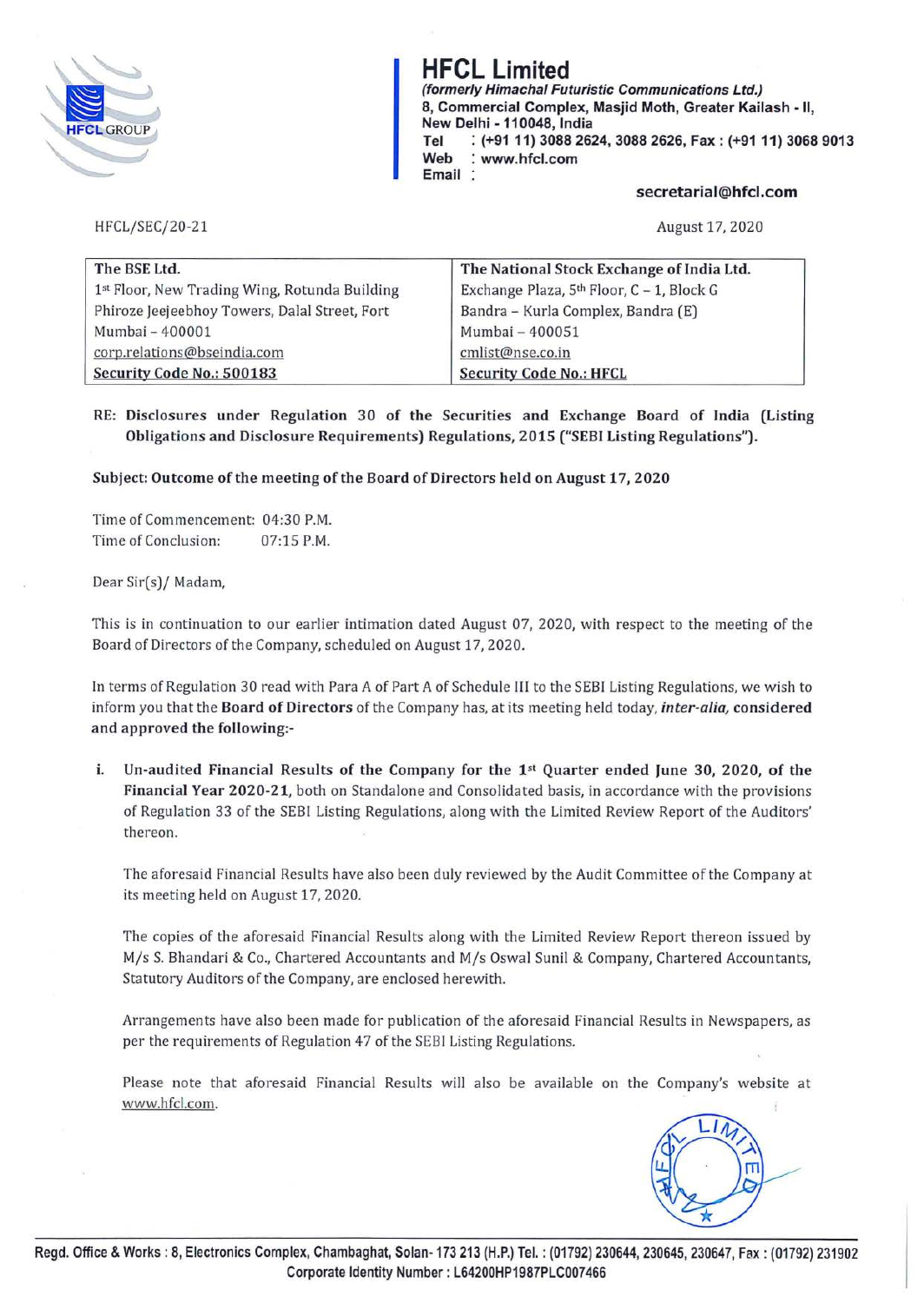

# <u>Limited</u>

**(formerly Himachal Futuristic Communications Ltd.) 8, Commercial Complex, Masjid Moth, Greater Kailash - 11, New Delhi - 110048, India Tel : (+91 11) 3088 2624, 3088 2626, Fax: (+9111) 3068 9013 Web : www.hfcl.com Email** 

### **secretarial@hfcl.com**

**ii.** The **33 rd Annual General Meeting ("e-AGM")** of the members of the Company is scheduled to be held on **Monday, the 28th day of September, 2020 at 11:00 A.M.** (1ST) through Video Conferencing/ Other Audio Visual Means **("VC" j"OAVM")** Facility, **in** compliance of General Circular No. 14/2020 dated April 8, 2020, General Circular No. 17 /2020 dated April 13, 2020 and General Circular No. 20/2020 dated May 05, 2020, issued by the Ministry of Corporate Affairs (collectively referred to as 'MCA Circulars') and the Securities and Exchange Board of India vide its circular no. SEBI/HO/CFD/CMD1/CIR/P/2020/79 dated May 12, 2020 (the "SEBI Circular").

Pursuant to the provisions of Section 91 of the Companies Act, 2013 read with Rule 10 of the Companies (Management and Administration) Rules, 2014 and Regulation 42 of the SEBl Listing Regulations, the **Registers of Members and Share Transfer Books** of the Company shall remain closed from **Tuesday, 22 nd September, 2020 to Monday, 28th September, 2020 (both days inclusive)** for the purpose of e-AGM.

Pursuant to the provisions of Section 108 of the Companies Act, 2013 read with rule 20 of the Companies (Management and Administration) Rules, 2014 and Regulation 44 of the SEBI Listing Regulations, the Company is pleased to provide the facility to its members, to cast their votes by electronic means, i.e., remote e-Voting and e-Voting during the e-AGM, through National Securities Depository Limited (NSDL), on all the resolutions mentioned in the Notice convening 33rd AGM.

The **Cut-off Date** for determining the eligibility to vote by electronic means i.e., remote e-Voting and e-Voting during the e-AGM is **Monday, 21st September, 2020.** The remote e-Voting facility will be available during following period at https://www.evoting.nsdl.com:-

| Commencement of remote e-Voting | 09:00 A.M. IST on Friday, 25th September, 2020 |
|---------------------------------|------------------------------------------------|
| End of remote e-Voting          | 05:00 P.M. IST on Sunday, 27th September, 2020 |

In compliance with the provisions of Sections 101 and 136 of the Companies Act, 2013 read with Rule 18 of the Companies (Management and Administration) Rules, 2014 and in line with the General Circular No. 20/2020 dated May 5, 2020, issued by the MCA and the SEBI Circular, the Notice of the 33<sup>rd</sup> AGM along with Annual Report for FY 2019-20 will be sent to the eligible shareholders and all concerned in due course of time, only through electronic mode on the e-mail IDs registered with the Company/ Depositories/ Depository Participants and will also be disseminated on the websites of the Company and the Stock Exchanges i.e. the BSE Limited (BSE) and the National Stock Exchange of India Limited (NSE).

The details such as manner of (i) registering/ updating email addresses, (ii) casting vote through remote e-Voting and e-Voting during the e-AGM and (iii) attending the e-AGM through VC / OAVM will be set out in the Notice of the e-AGM.

The Notice of e-AGM and Annual Report 2019-20 shall be available on the Company's website viz. www.hfcl.com and website of the Stock Exchanges, i.e. BSE at www.bseindia.com and NSE at www.nseindia.com. The e-AGM Notice shall also be available on the website of NSDL at www.evoting.nsdl.com.